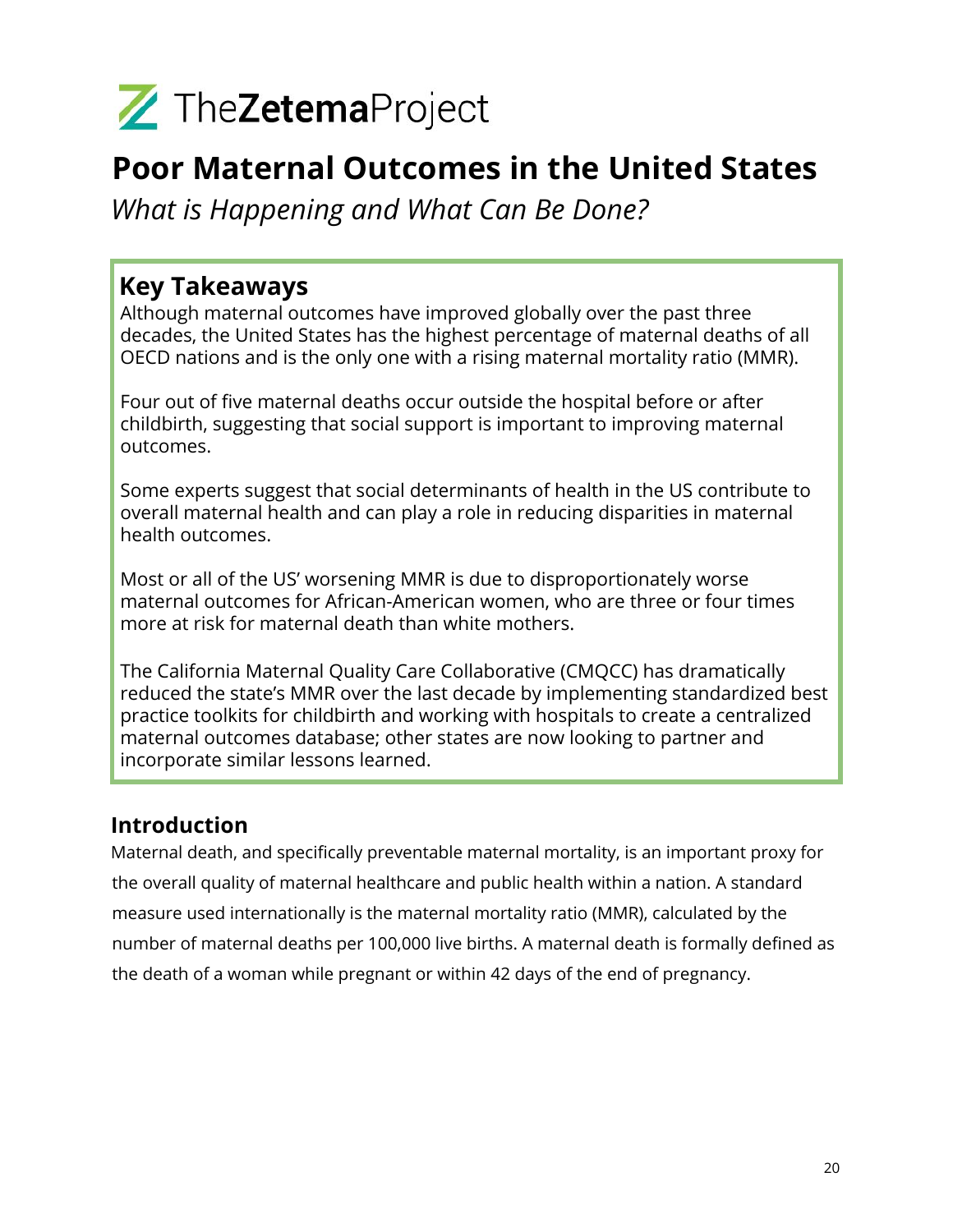

#### Where the US Stands

An estimated 10,900 babies are born each day in the United States, adding up to four million births each year [1]. Childbirth is the most common reason for hospital visits in the US and accounts for roughly 10 percent of all hospital stays [2]. In 2008, one in five female hospitalizations were a result of pregnancy or childbirth [3]. Despite spending twice that of most other high-income countries on maternal health [4], the United States lags substantially behind other countries in improving health outcomes for women and mothers.

Currently, the US is ranked  $46<sup>th</sup>$  globally for maternal mortality rate and has the highest percentage of maternal deaths of any developed nation, making it one of the most dangerous places in the developed world to give birth [1]. While other countries have dramatically decreased their MMRs, the US MMR increased between 2000 and 2015 from 17.5 to 26.4 deaths per 100,000 births [5]. According to a 2018 report by the CDC, over 60 percent of those deaths were preventable [6]. Direct causes of maternal death include emergency conditions such as hemorrhage and infection [7], while an increasing trend in life-long health complications post-childbirth, or maternal morbidity, can be caused by maternal age, cesarean delivery, and chronic conditions like obesity, diabetes, and hypertension [4].



"Global, regional, and national levels of maternal mortality, 1990–2015: a systematic analysis for the Global Burden of Disease Study 2015," The Lancet. Only data for 1990, 2000 and 2015 was made available in the journal.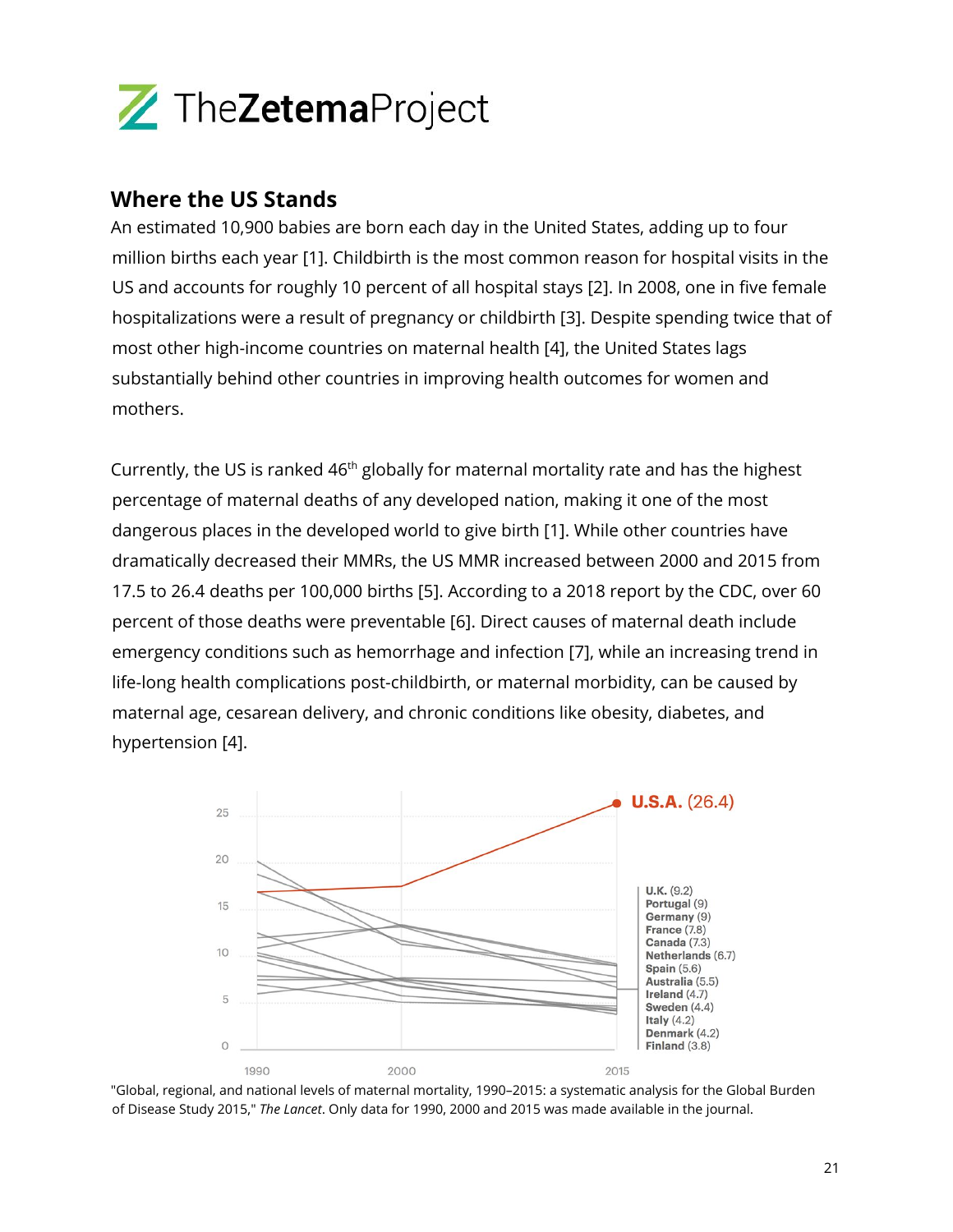

The two main contributing factors to maternal death in the United States highlighted in the CDC report include [8]:

- Patient and family education (knowledge of warning signs and the need to seek care)
- Providers and systems of care (accurate diagnosis and coordinated, effective treatment)

New data reflect potential systemic issues causing women across all age groups to die earlier, as the mortality rate for women in the US was declining between the 1950s to 2000s but then increased from 2010 to 2016; US maternal mortality rates also follow a similar pattern [9]. Recent research has questioned whether the jump in maternal deaths is artificially created by past underestimation and current progress in data collection [10], such as with the inclusion of a standardized pregnancy status checkbox on death certificates in all states by 2015 [11]. Despite this, maternal mortality data access and timeliness are still lacking in the US and often varied at the state level, where information is collected before being passed on to federal agencies [12]. (The last official maternal mortality rate by the CDC was published back in 2007.)

### Racial and Ethnic Disparities in the US: The Effect on Outcomes

The data show that race and ethnicity are powerful predictors of maternal outcomes, with significant disparities between demographic groups. Notably, maternal outcomes are actually improving for white women, but declining for black women at a rate so steep that the national trend is in the direction of poorer maternal health [13].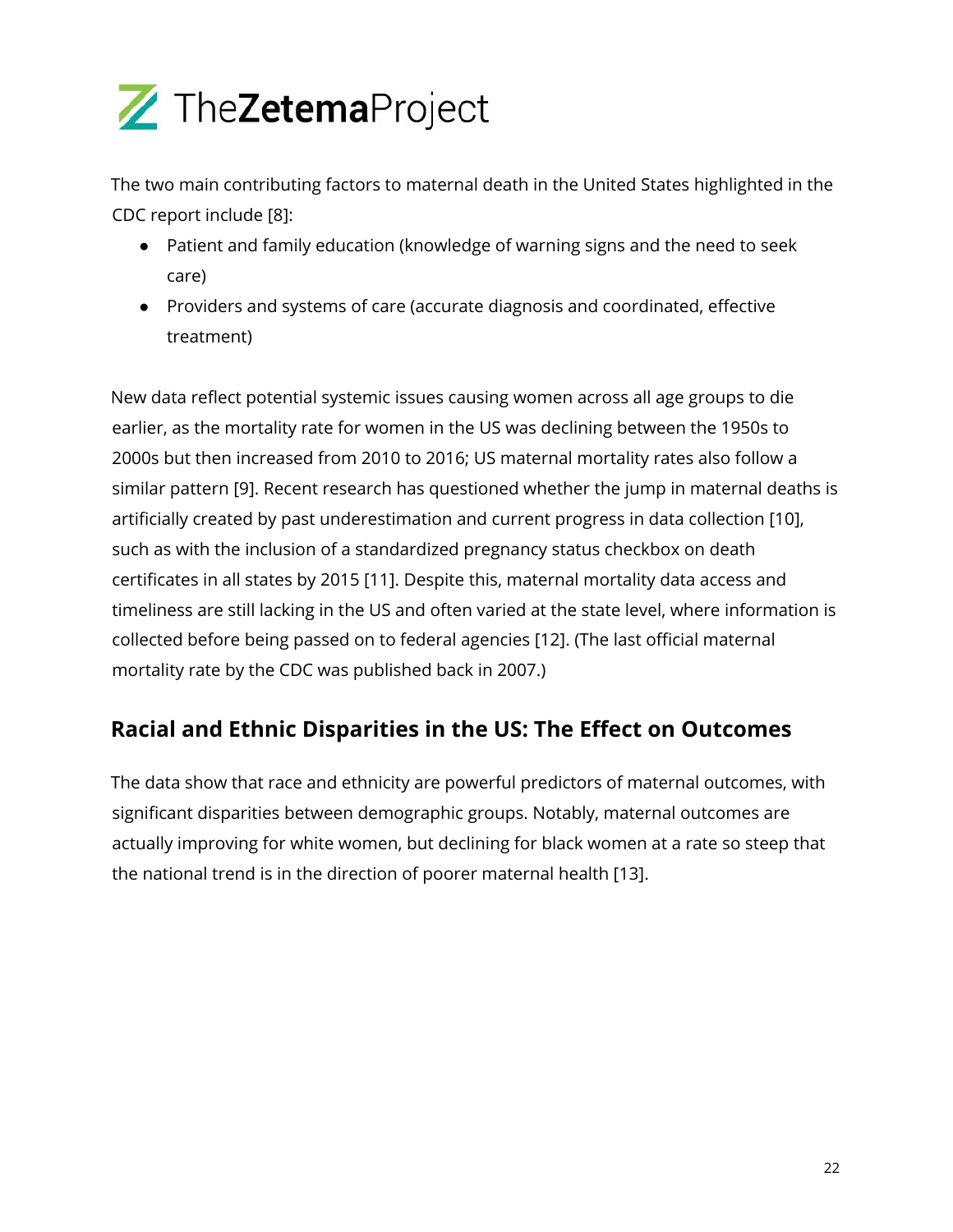

Subpopulations: Maternal Mortality, United States, 2018 Health Of Women And Children Report

#### **Race/Ethnicity** Maternal Mortality - Hispanic  $12.2$ Maternal Mortality - Black 47.2 Maternal Mortality - Asian/Pacific Islander  $11.6$ Maternal Mortality - White  $18.1$ Maternal Mortality - AIAN 38.8

Deaths per 100,000 live births

Source: CDC WONDER Online Database, Mortality files, 2011-2015 These disparities are increasingly impactful as the demography of the US continues to shift. Today, about half of births in the US are to women of color [9]. Social determinants of

health, including access to healthy food, safe neighborhoods, good schools, and steady jobs have been identified by experts as contributing to the challenges the US faces in ensuring positive maternal health and reducing disparities in maternal health outcomes [13].

One of the most visible racial disparities within the United States is that African-American mothers are three to four times more likely to suffer pregnancy- or childbirth-related deaths than are white mothers [6]. This gap in maternal mortality has existed historically and continues to grow today. In part, this gap has been linked to systemic healthcare access, as black women are more likely to be uninsured and live near lower-quality hospitals [13]. Researchers

"Each maternal death is a tear in the community fabric – a child without a mother, parents without a daughter, and partners without their other half."

> David Goodman, PhD, Centers for Disease Control and Prevention (CDC) Division of Reproductive Health

hypothesize that this disparity may be additionally influenced by medical providers' unconscious biases, which contribute toward taking black women less seriously when they express concerns around their symptoms or pain levels. However, four out of five deaths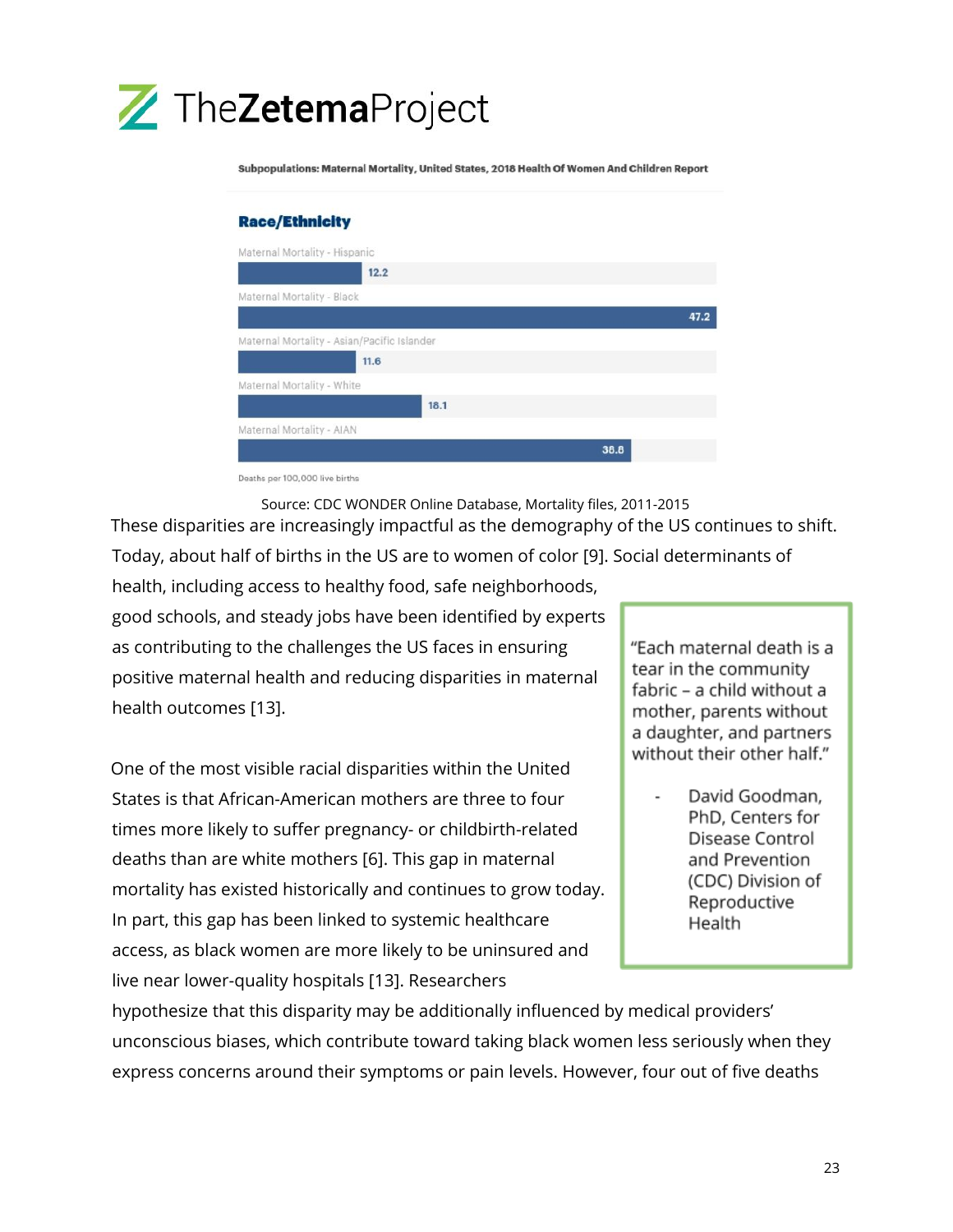happen pre- or post-childbirth, meaning before or after admission for actual labor and delivery [14]. This highlights a potential lack of social support and services in addition to lack of access to medical care. Yet the data also shows that African-American mothers are more likely to die than their white counterparts even when controlling for education, income, and other socioeconomic factors [13]. Whatever the etiology, black women are at greater risk for maternal death and at an earlier age than typical for the rest of Americans, and addressing this disparity is crucial to improving the national maternal mortality ratio.

### Case Study: Spotlight on California Maternal Quality Care Collaborative (CMQCC)

As maternal mortality ratios across the nation rise, California stands as the exception. From 2006 to 2013, the state lowered its MMR by 55 percent, from 13.3 to 7.3 deaths for every 100,000 births [15]. That ranks California's MMR as lower than average compared to all OECD countries, calculated as 12 deaths per 100,000 births in 2015 [16].

Beginning in 2006, the California Department of Public Health and the California Maternal Quality Care Collaborative, a public-private multi-stakeholder partnership founded at the Stanford University School of Medicine, worked to:



- Gather research from the California Pregnancy-Associated Mortality Review (CA-PAMR)
- · Develop and spread free evidence-based toolkits with policies, procedures, and checklists for hospitals and clinicians to reduce preventable death and injuries during childbirth
- · Create a low-burden, low-cost maternal data center containing practitioner-level data and garnering participation from a majority of all 240 Californian birthing hospitals

According to the CMQCC's 2017 report, 88 percent of California's birthing hospitals have joined the collaborative [17], accounting for a total of 95 percent of all births in the state [13]. So far, hospital utilization of the toolkits has been linked to a 21 percent decrease in severe maternal morbidity due to hemorrhage, compared to a non-significant 1 percent in non-participating hospitals [17].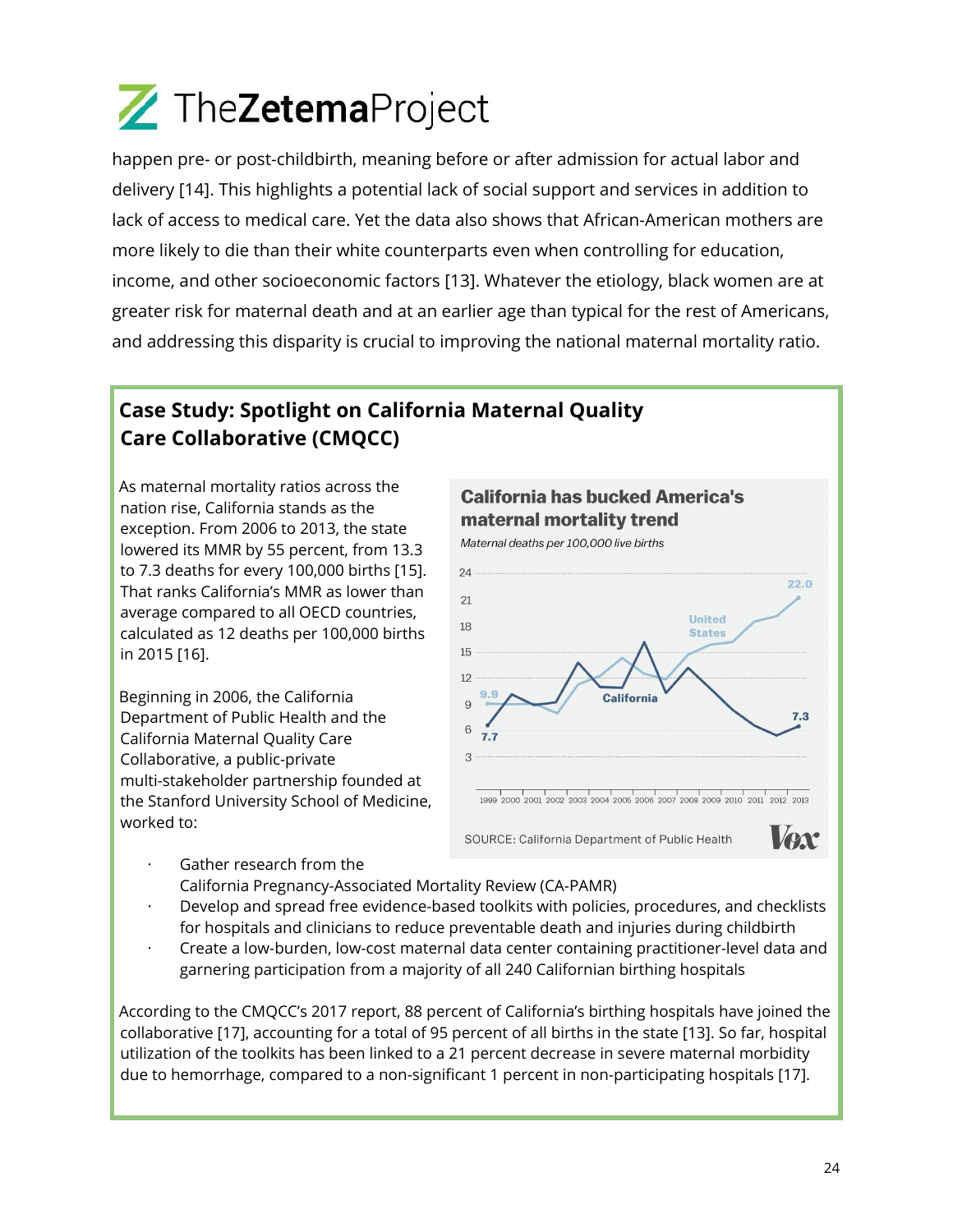

"A mother's death in the hospital often reflects a lack of preparation to deal with rare or catastrophic complications," says Barbara Levy, MD Vice President of Health Policy at the American College of Obstetricians and Gynecologists [12]. CMQCC has encouraged hospitals adopt a mandatory plan and drill their staff to prepare for managing emergency maternal conditions.

#### A Conversation with Dr. Elliott Main, Medical Director of CMQCC:

According to Elliott Main, MD, CMQCC was able to gain buy-in from so many diverse stakeholders to share data transparently by first starting with a small successful project with a few organizations to build momentum and then building relationships with key leaders, such as the California Hospital Association and the American College of Obstetricians and Gynecologists. Both organizations were aligned on improving maternal quality of care and felt the issue was timely and urgent. The initiative also relied on hard numbers from peer-reviewed published articles to show the drastic need for change, but this was during a period before national media coverage and heavy politicization of the topic.

We also asked Dr. Main about the breakdown of cost savings as a result of participation in CMQCC for healthcare players along the spectrum. He commented that while cost savings may not be direct to participants because our US health system is so intertwined and complicated, CMQCC is working to incentivize all parties to do their share and "do what's right." For example, health plans receive most of the actual savings even though hospitals are the ones carrying out quality improvement efforts. CMQCC is thus working with plans on building out quality measures and incentives to pay hospitals and providers directly for successful quality improvements. Additionally, Dr. Main lists CMQCC's main mechanisms for change as payment, transparency, and regulation. Transparency can drive pressure for change by publicly publishing statistics and awarding hospitals that reach target numbers. Another potential avenue to truly share cost savings might be through bundled payments or ACOs, but both payment methods are not predominant for maternal outcomes currently.

California's collaborative is now looking to focus on closing racial disparities for the future.

Potential lessons from California that can be adopted across the nation are to: invite public-private collaboratives, utilize instruction manuals, centralize maternal data collection, and further tie collected public health data to clinical decision-making and provider training.

#### Looking Beyond California

Beginning in 2014, twenty-five states have joined and ten are on the waitlist for the Alliance for Innovation on Maternal Health (AIM) – a partnership of the American College of Obstetricians and Gynecologists, the American College of Nurse-Midwives, and the American Hospital Association – to replicate the methods pioneered in California by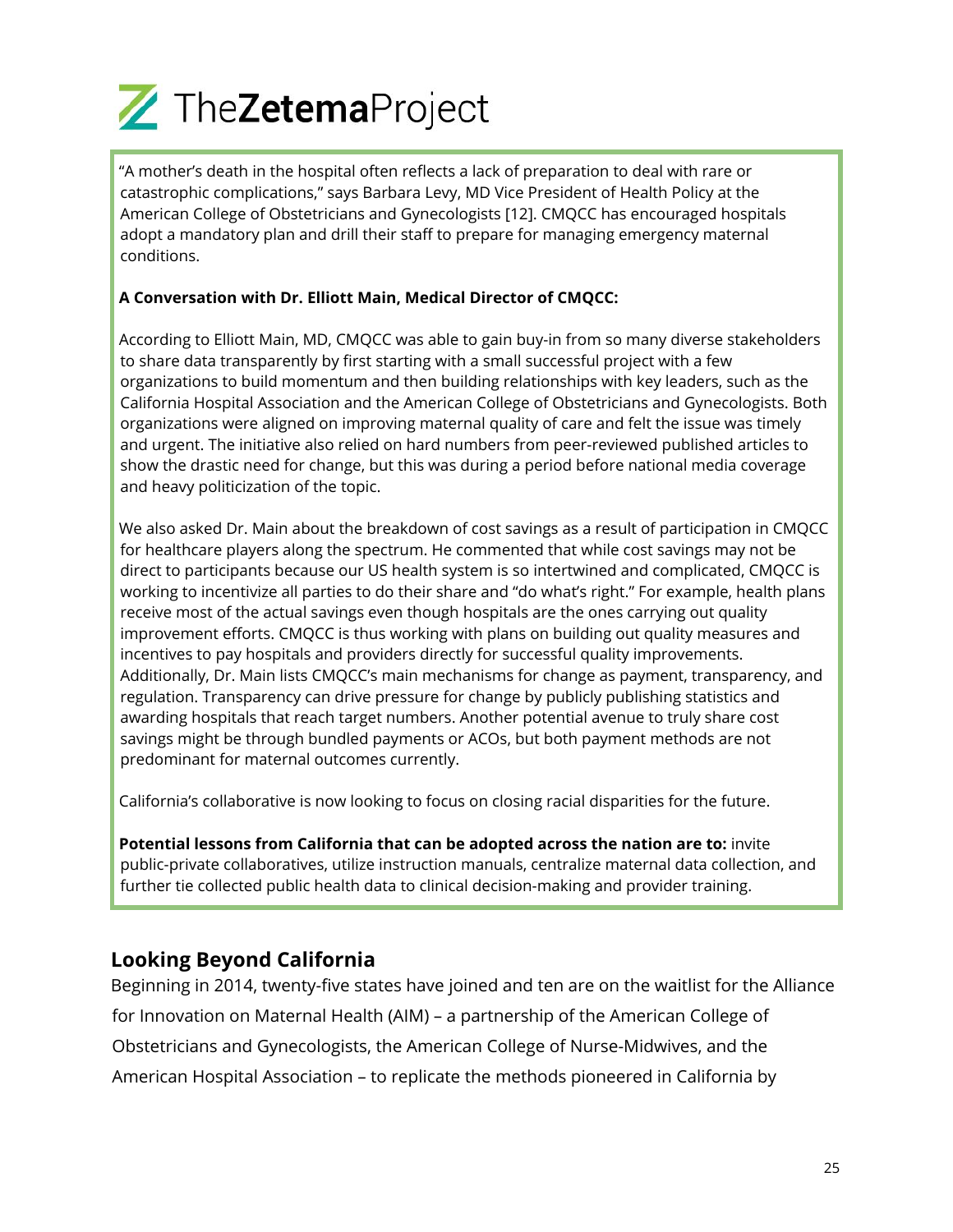"bundling" maternal safety best practices [18]. Four AIM states have already shown a decrease in maternal morbidity rate between 8.3 and 22.1 percent since 2015 [19]. In 2018, this partnership earned an additional two million dollar grant from the Health Resources and Services Administration (HRSA) to expand the number of states participating in the initiative. Dr. Elliott Main also acts as the national implementation director for AIM and highlighted Illinois, Florida, and North Carolina as the three states which have been the most promising in rolling out a similar initiative to California.

Other success stories include lower and middle-income countries (LMIC) such as Ethiopia, Uruguay, and Bangladesh, which have made headway on tackling maternal mortality over the last thirty years and reduced rates by 65-78 percent through both early detection and patient empowerment [4]. Uruguay is closest to the United States in terms of maternal numbers, with a decrease in MMR from 37 in 990 to 15 in 2015; Ethiopia fell from 1250 to 353 and Bangladesh from 569 to 176 during the same period [20]. Three identified barriers to maternal care for women in both LMIC and the US include: delay in seeking care, reaching care, and receiving adequate healthcare. These international comparisons have motivated a contingent of American advocates to push for some form of universal coverage in the US, as maternal mortality is clearly linked to lack of access to care [21].

Potential translatable lessons from successful LMIC countries for minority, low-income, and rural populations in the US include:

- Patient facing alerts, including cell phone reminders around appropriate care, and increased communication options to health professionals,
- Telehealth using mobile platforms to improve maternal education and care delivery,
- Longitudinal patient-controlled health records through the use of smart card chips and national patient identifiers to easily recognize early warning signs,
- Patient-family relationship tracking within EHR systems to ensure continuous information sharing to the correct parties, and
- Grassroots community health workers to reach out to pregnant women in their communities and homes to provide quality, culturally competent care.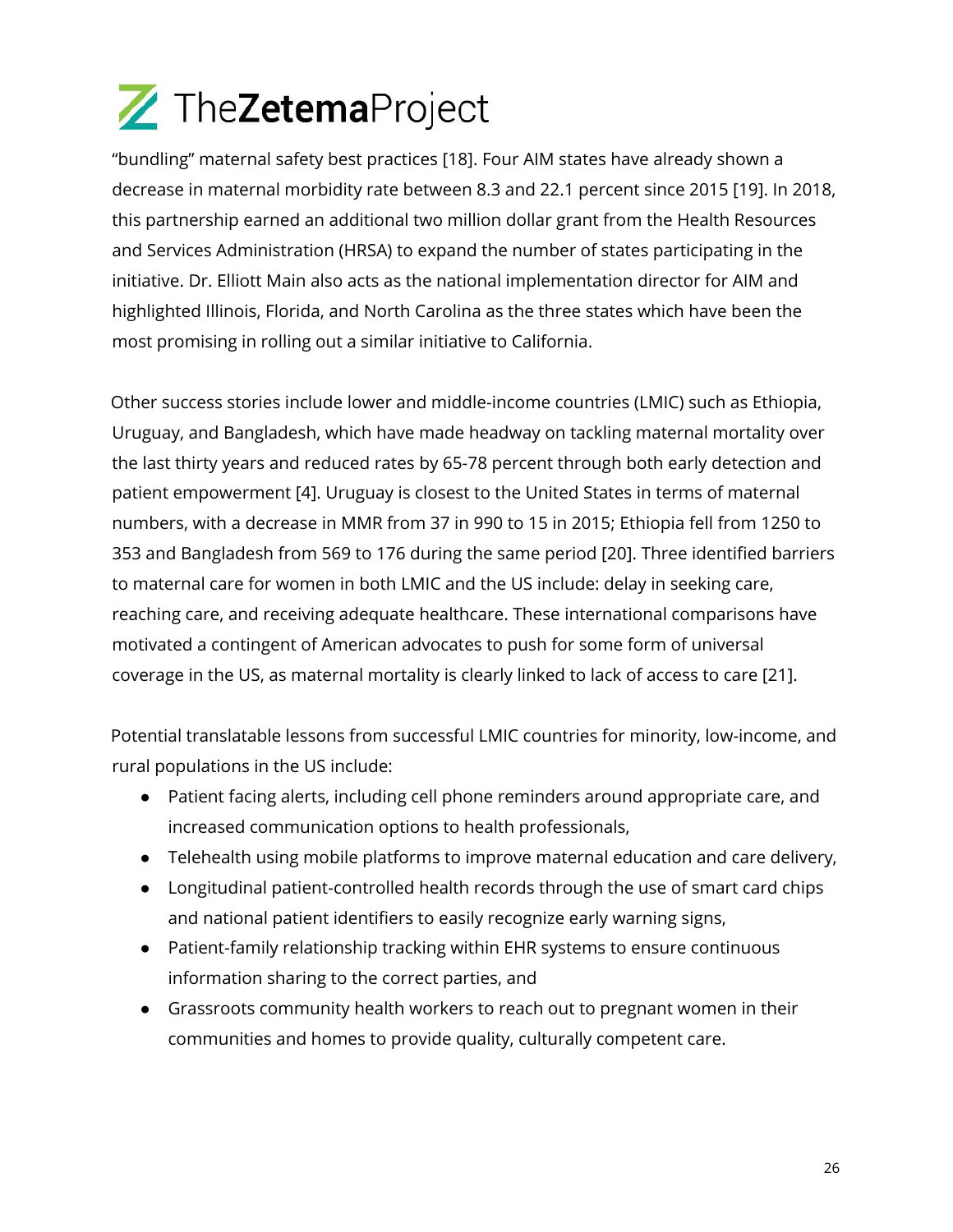### Actions Taken to Combat Increasing Maternal Deaths

Growing awareness of and concern about maternal health outcomes in the US led to the passage of the Preventing Maternal Deaths Act (HR1318) on December 11, 2018, signed by President Trump following a unanimous bipartisan vote. This law will establish a program under the Department of Health and Human Services (HHS) to provide \$12 million annually in grants for 5 years to fund the creation of state committees that will review maternal deaths and investigate ways to prevent them [12].

The law extends the definition of a "pregnancy-associated death" as the death of a woman while pregnant or up to one year following the end of pregnancy [22]. In addition, mandatory state reporting will be required and HHS is directed to take steps toward researching and reducing maternal health outcome disparities.

This initiative is similar to what has worked in the UK – which has lowered its MMR to 8.2 maternal deaths per 100,000 live births [23] – where a national committee investigates every maternal death and publishes statistics that drive women's health policy across the country [24]. A key difference between the two countries is the emphasis on medical mortality for the mother versus the child. While the US health system has focused on preventing infant mortality, British medical professionals are required to prioritize a mother's wellbeing and stabilize her first if both she and her baby are in danger. In the UK, universal access to more equivalent medical and maternal care may also contribute to a lack of mortality differences between socioeconomic classes in comparison to the United States [25].

There has also been debate around the effectiveness of state committees in the US. According to ProPublica, about 35 states currently have review committees or are in the process of forming them [26]. Arguments against the independent state initiatives include skepticism that states will consistently focus upon the correct issues and conclusions and that a federal agency such as HHS or CDC or a private entity such as Planned Parenthood should track maternal research instead. According to some, "only by aggregating and analyzing states' data on maternal deaths can clinicians and researchers hope to find the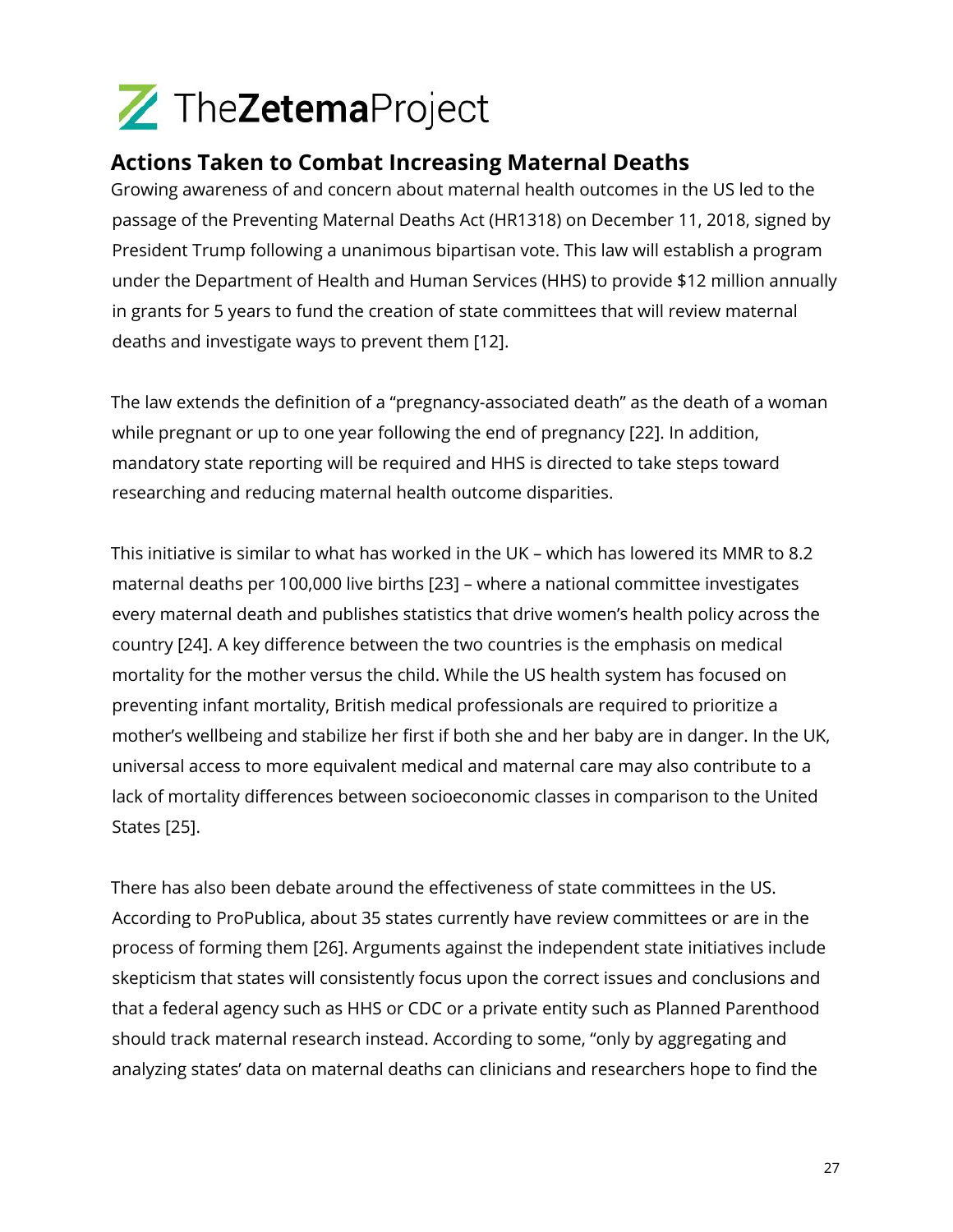broader patterns and repeated errors that would lead to an evidence-based national action plan" [12].

Increasingly, healthcare players are also being asked to proactively step in and expand their efforts to prevent poor maternal outcomes. In Illinois, lawmakers are questioning major health insurers directly on what actions they are taking collectively to improve maternal coverage and reduce racial disparities [27]. Large employers in California like Disney and Apple have also worked with CQMCC to pressure hospitals to share data and follow recommendations in order to protect women in the workforce against preventable maternal complications [28].

### Conclusion

Lessons from California and other OECD and LMIC countries have the potential to be adapted nationally to provide a standardized, data-driven approach towards identifying and overcoming barriers to care. With the passage of HR1318, the United States is poised to make significant strides towards providing better, more equitable maternal care for women. Further recommendations for maternal health reform include: improving access to care, provider or community health worker training, telehealth coordination, and family communication. Substantial change in improving maternal outcomes may require increasing care touch points with mothers and coordination between all healthcare parties along the US care continuum.

#### Discussion Questions

Does the United States healthcare system provide appropriate incentives for providers to decrease maternal mortality rates?

What can hospitals do differently to prevent maternal mortality?

Should certain practices be mandated by law or incentivized in some form?

What role does the market play versus regulatory solutions?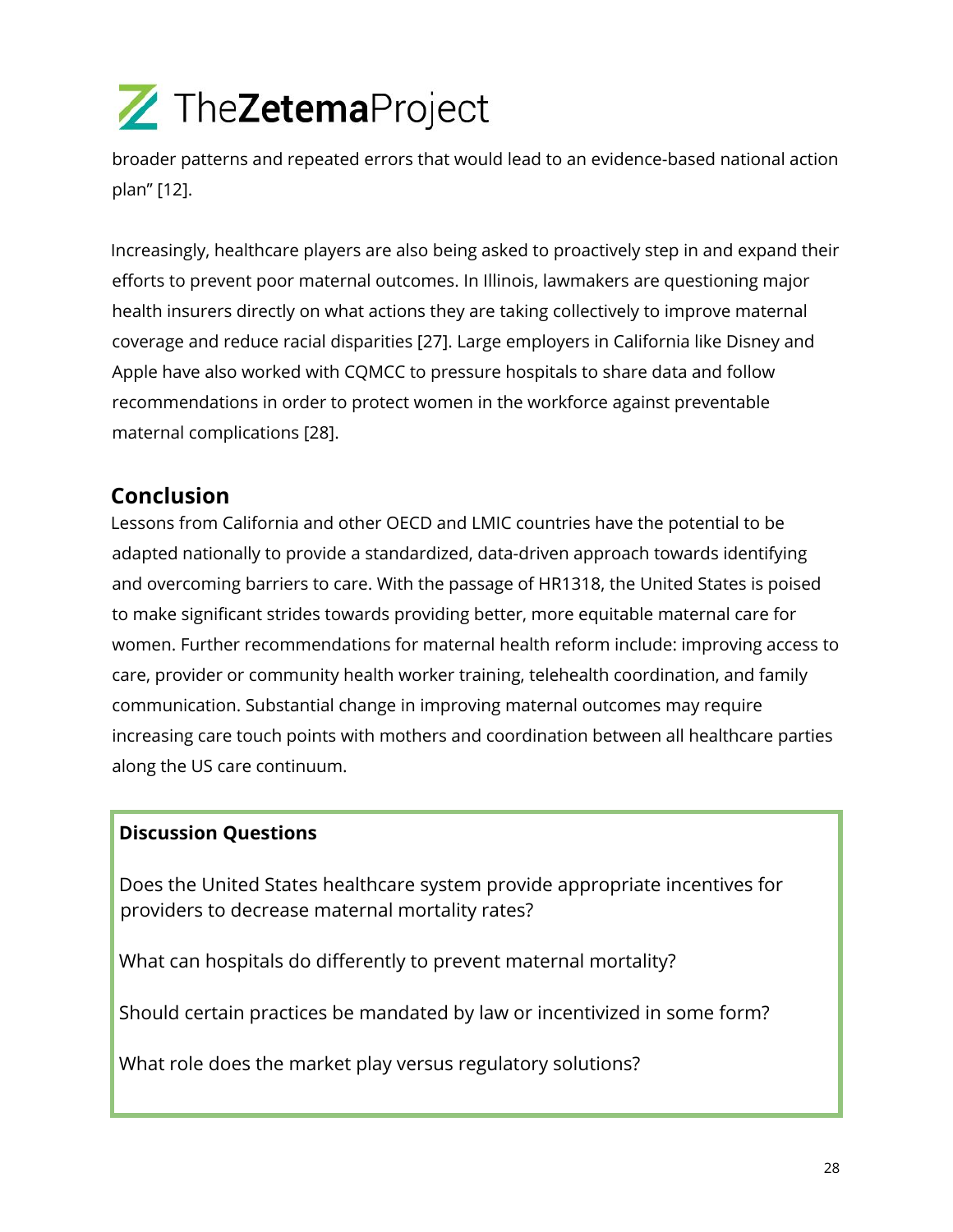How important are data reporting requirements?

Is universal coverage enough to reduce the socioeconomic differences in maternal rates?

To what degree are the social determinants of health responsible for disparities in maternal outcomes, and what - if anything - can healthcare do about it?

Whose responsibility is it to guarantee the continuation of care of expecting mothers outside the hospital?

In what ways can payers increase access and quality to maternal care?

Is California's success in addressing maternal mortality rates unique to the state? Or are the state's methods applicable to the rest of the country?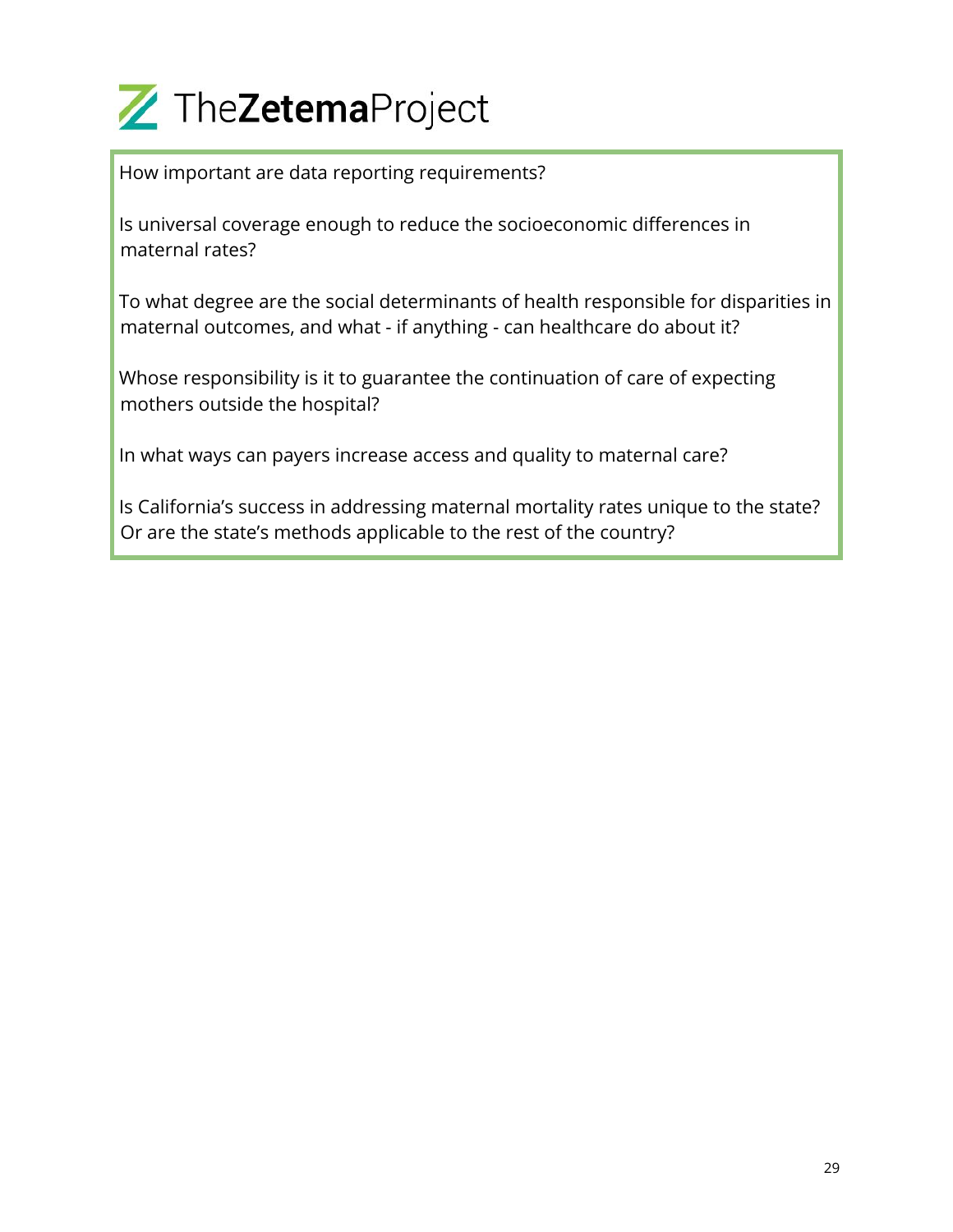

#### References

[1] Herrera Beutler, Jaimie (R-WASH), Krishnamoorthi, R. (D-ILL). "Alone among developed nations, the US maternal mortality rate is rising. Here's how we can fix that." The Hill. 2018-07-26.

[2] Pfuntner, Anne, Wier, L.M., Stocks, C. "Most Frequent Conditions in U.S. Hospitals, 2010." Healthcare Cost and Utilization Project, Agency for Healthcare Research and Quality. 2013-01.

[3] "HCUP Facts and Figures: Statistics on Hospital-Based Care in the United States." Healthcare Cost and Utilization Project, Agency for Healthcare Research and Quality.

[4] Kasthurirathne, S. N., Mamlin, B. W., Purkayastha, S., & Cullen, T. "Overcoming the Maternal Care Crisis: How Can Lessons Learnt in Global Health Informatics Address US Maternal Health Outcomes?" AMIA Annual Symposium Proceedings. 1034–1043. 2018.

[5] GBD 2015 Maternal Mortality Collaborators. "Global, regional, and national levels of maternal mortality, 1990–2015: a systematic analysis for the Global Burden of Disease Study 2015" The Lancet. Published 2016-10-08. doi:https://doi.org/10.1016/S0140-6736(16)31470-2

[6] McGowan, Kayla. "New Report Explores Why Preventable Maternal Deaths Continue to Occur in the United States." Maternal Health Task Force at the Harvard Chan School. 2018-03-16.

[7] Merelli, Annalisa. "Maternal death rates are a key indicator of why the state of female health in the US is so terrible." Quartz. 2018-08-28.

[8] "Report from Nine Maternal Mortality Review Committees." Maternal Mortality Review Information Application. 2018.

[9] Xu, Jiaquan, Murphy, S. L., Kochanek, K.D., Brigham, B., & Arias, E. "Deaths: Final Data for 2016." National Vital Statistics Reports, 67(5). 2018-07-26.

[10] Joseph, K. S., Lisonkova, S., Muraca, G. M., Razaz, N., Sabr, Y., Mehrabadi, A., & Schisterman, E. F. "Factors Underlying the Temporal Increase in Maternal Mortality in the United States." Obstetrics and Gynecology, 129(1), 91–100. Published 2018-01-01. doi:10.1097/AOG.0000000000001810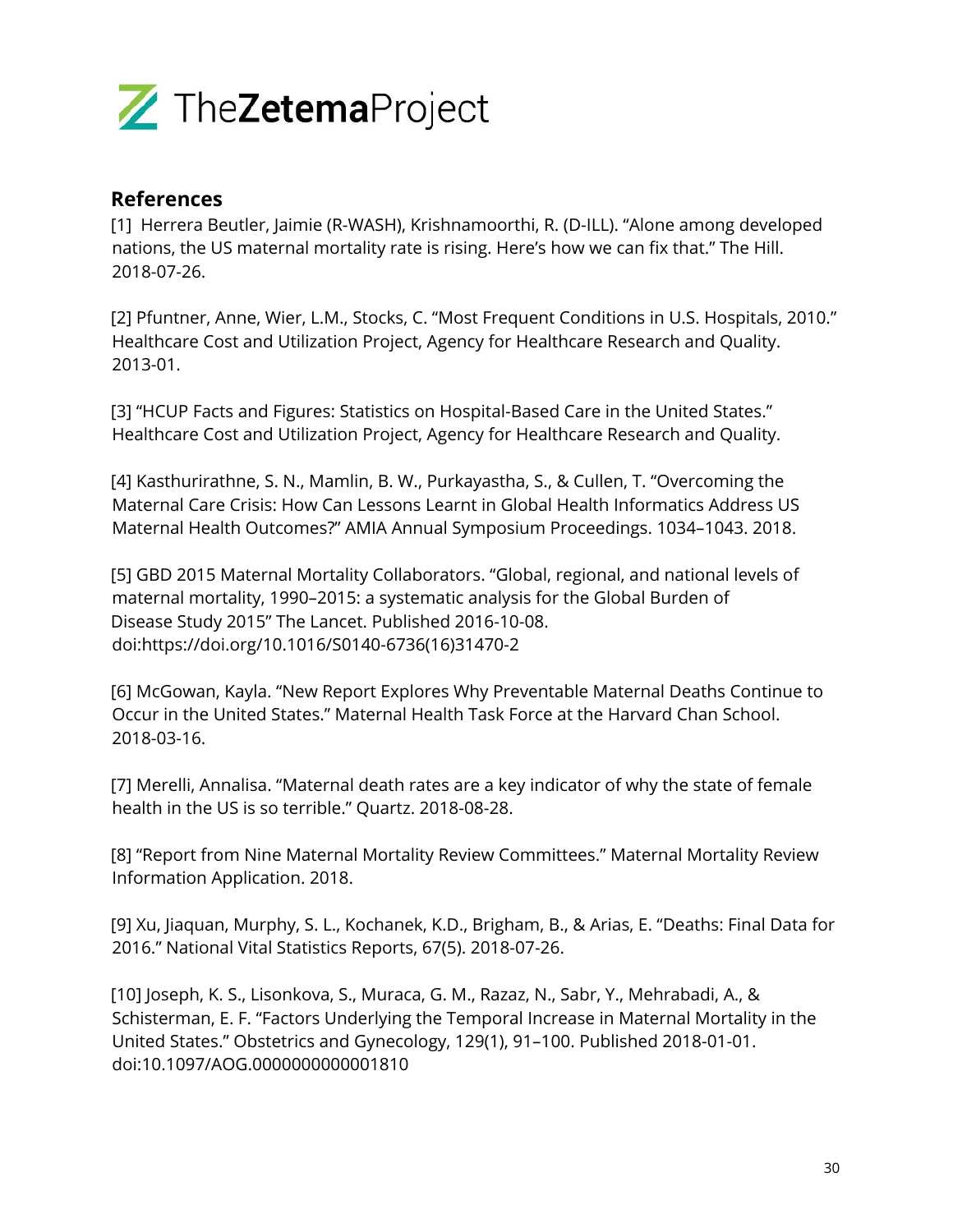

[11] Davis, N.L. , Hoyert D.L., Goodman D.A., Hirai A.H., Callaghan, W.M. "Contribution of maternal age and pregnancy checkbox on maternal mortality ratios in the United States, 1978-2012." Am J Obstet Gynecol. 217(3). E-published 2017-05-05. doi: 10.1016/j.ajog.2017.04.042.

[12] Slomski, A. "Why Do Hundreds of US Women Die Annually in Childbirth?" JAMA, 321(13):1239–1241. Published 2019-03-13. doi:10.1001/jama.2019.0714

[13] Martin, Nina, Montagne, R. "Black Mothers Keep Dying After Giving Birth. Shalon Irving's Story Explains Why." NPR: National Public Radio. 2017-12-07.

[14] Shah, Neel. "A soaring maternal mortality rate: What does it mean for you?" Harvard Health Publishing. 2018-10-16.

[15] "CA-PAMR (Maternal Mortality Review)." California Maternal Quality Care Collaborative.

[16] "Maternal mortality ratio (modeled estimate, per 100,000 live births)" The World Bank, World Health Organization. 2015.

[17] "California Maternal Quality Care Collaborative Annual Report 2017." California Maternal Quality Care Collaborative.

[18] Ollove, Michael. "A shocking number of US women still die of childbirth. California is doing something about that." The Washington Post. 2018-11-04.

[19] "AIM Program Awarded Millions to Expand Efforts to Reduce Maternal Mortality and Morbidity." The American College of Obstetricians and Gynecologists. 20108-08-01.

[20] "Trends in Maternal Mortality: 1990 to 2015." Department of Reproductive Health and Research, World Health Organization.

[21] "Should the Feds Give States Money to Study Maternal Mortality?" Countable.

[22] "H.R. 1318 (115th): Preventing Maternal Deaths Act of 2018." GovTrack. 2017-03-02.

[23] "Maternal mortality: how many women die in childbirth in your country?" The Guardian. 2010.